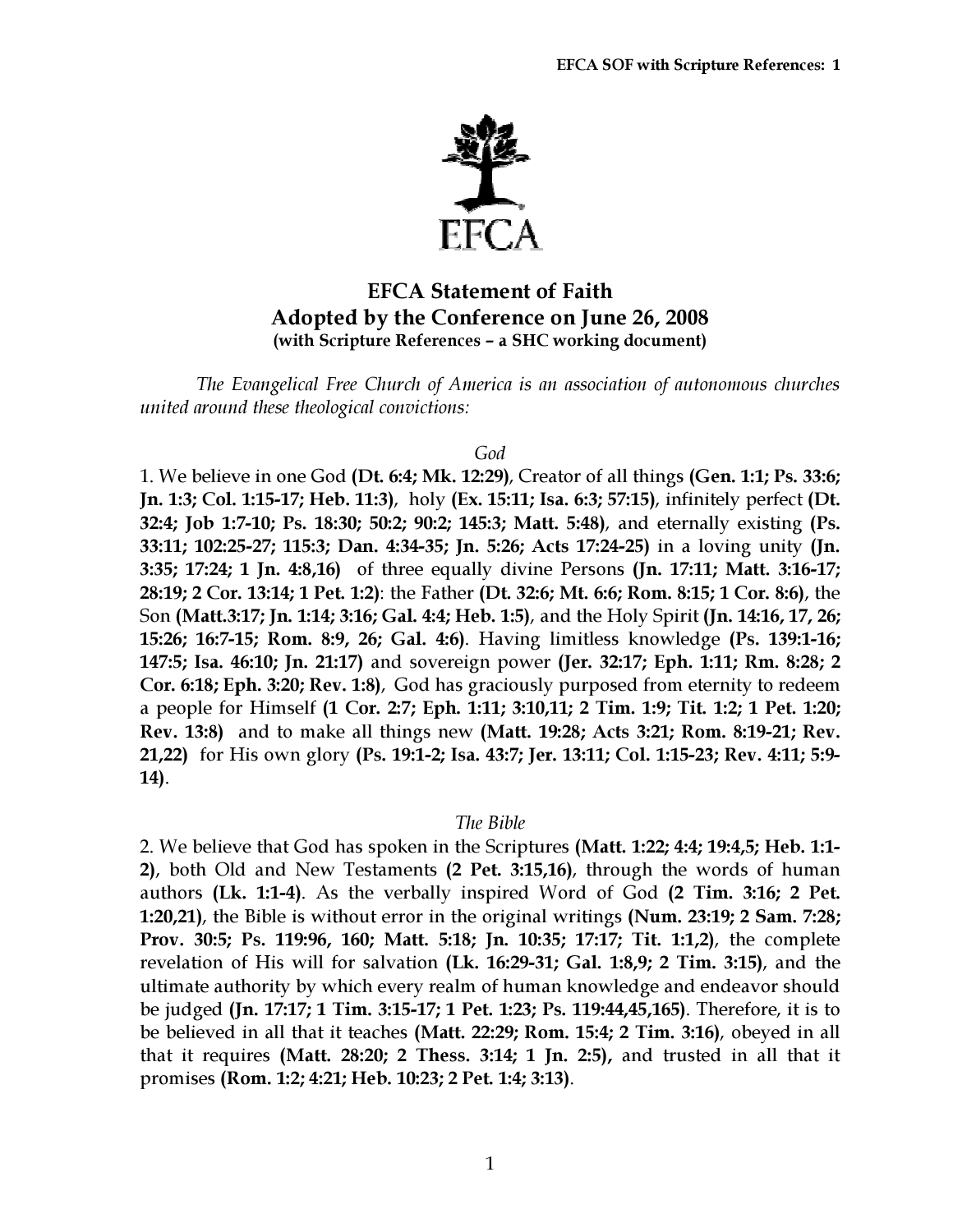# The Human Condition

3. We believe that God created Adam and Eve in His image (Gen. 1:26-27; 5:1; 9:6; 1 Cor. 11:7; Col. 3:10; Jms. 3:9), but they sinned when tempted by Satan (Gen. 3:1-6; Jn. 8:44; Rom. 5:12-14; 16:20; 2 Cor. 11:3; 1 Tim. 2:13-14). In union with Adam (Job 14:4; Ps. 51:5; Jn. 3:6; Rom. 3:12; 5:12-14; 1 Cor. 15:22a; 1 Jn. 1:8), human beings are sinners by nature and by choice (Gen. 6:5; Jer. 17:9; Isa. 6:5; Rom. 5:15; 8:5-8; Eph. 2:1-2; 4:17-19), alienated from God (Rom. 5:10), and under His wrath (Rom. 1:18; 2:5; 3:9-19; 3:23; Eph. 2:3). Only through God's saving work in Jesus Christ (Act 4:12; 1 Tim. 2:5) can we be rescued (1 Thess. 1:10), reconciled (Rom. 5:1,2,10; Col. 1:20) and renewed (Rom. 8:29; 2 Cor. 3:18; Eph. 4:24; Phil. 3:21; 1 Jn. 3:2).

#### Jesus Christ

4. We believe that Jesus Christ (Matt. 1:21; 16:18) is God incarnate (Jn. 1:14, 18; 1 Jn. 4:2), fully God (Isa. 9:6; Jer. 23:6; Jn. 1:1; 20:28; Rom. 9:5; Col. 2:9) and fully man (Matt. 4:2; Lk. 2:40, 52; Jn. 11:35; Heb. 5:7-8; 1 Jn. 1:1-3), one Person in two natures (Jn. 3:13; 10:30; 17:5). Jesus—Israel's promised Messiah (Gen. 3:14-20; 12:1-3; 49:8-12; 2 Sam. 7:11b-16; Matt. 1:1, 17; Lk. 4:16-22; 24:25-27; Jn. 1:41; 4:25-26; Acts 2:36; 13:23,32; Rom. 1:2-3; 2 Tim. 2:8,9)—was conceived through the Holy Spirit (Matt. 1:18; Lk. 1:34,35) and born of the virgin Mary (Isa. 7:14; Matt. 1:20; Lk. 1:34,35). He lived a sinless life (Rom. 5:19; Gal. 4:4,5; Matt. 3:15; Phil. 2:7,8; Heb. 4:15), was crucified under Pontius Pilate (Dt. 21:23; Ps. 16:10; Matt. 27:26; Mk. 15:15; Lk. 23:16; Jn. 19:16; Acts 2:27, 37), arose bodily from the dead (Matt. 28:1-10; Mk. 16:1-8; Lk. 24:39; Rom. 4:25; 1 Cor. 15:20, 44-45; Col. 1:18; Rev. 1:5), ascended into heaven (Lk. 24:51; Acts 1:6-11; Eph. 1:20; 4:8-10; 1 Tim. 3:16) and sits at the right hand of God the Father (Eph. 1:20; Col. 3:1; Heb. 1:3; 8:1; 10:12; 1 Pet. 3:22) as our High Priest (Heb. 2:17; 3:1; 4:14; 6:20; 8:1) and Advocate (Rom. 8: 34; Heb. 7:25; 9:24; 1 Jn. 2:1).

## The Work of Christ

5. We believe that Jesus Christ, as our representative (Gen. 2:15-17; Matt. 4:1-11; Mk. 1:12-13; Lk. 4:1-13; Rom. 5:18-19; 1 Cor. 1:30; 15:45, 47; Phil. 3:9) and substitute (Mk. 10:45; Heb. 2:16-17; 1 Pet. 2:24; 3:18), shed His blood on the cross (Lev. 17:11; Mt. 26:28; Heb. 9:14, 22; 10:19; 1 Pet. 1:18-19; Rev. 12:10-11) as the perfect, all-sufficient sacrifice (1 Cor. 5:7; Heb. 9:23-24, 26, 28; 10:1; 13:11, 12) for our sins (Isa. 53:5-7, 12; Jn. 1:29; Rom. 3:21-26; 2 Cor. 5:21; Gal. 3:13; 1 Jn. 3:5). His atoning death (Rom. 3:25; Heb. 2:17; 1 Jn. 2:2; 4:10) and victorious resurrection (Col. 1:13; 2:13-15; Heb. 2:14-15) constitute the only ground for salvation (Rom. 4:25; 6:4, 11, 14; 1 Cor. 6:14; 15:20; 2 Cor. 4:14; Eph. 1:19-20; 2:5-6; 1 Pet. 1:3).

# The Holy Spirit

6. We believe that the Holy Spirit, in all that He does, glorifies the Lord Jesus Christ (Jn. 16:14). He convicts the world of its guilt (Jn. 16:8; 1 Cor. 2:14). He regenerates sinners (Ezek. 36:25-27; Jn. 3:3, 5; 1 Cor. 12:3; 2 Cor. 5:17; Eph. 2:5; Col. 2:13; 1 Thess. 1:4-5; 2 Thess. 2:13; Tit. 3:5; Jms. 1:18; 1 Pet. 1:3), and in Him they are baptized (Mk.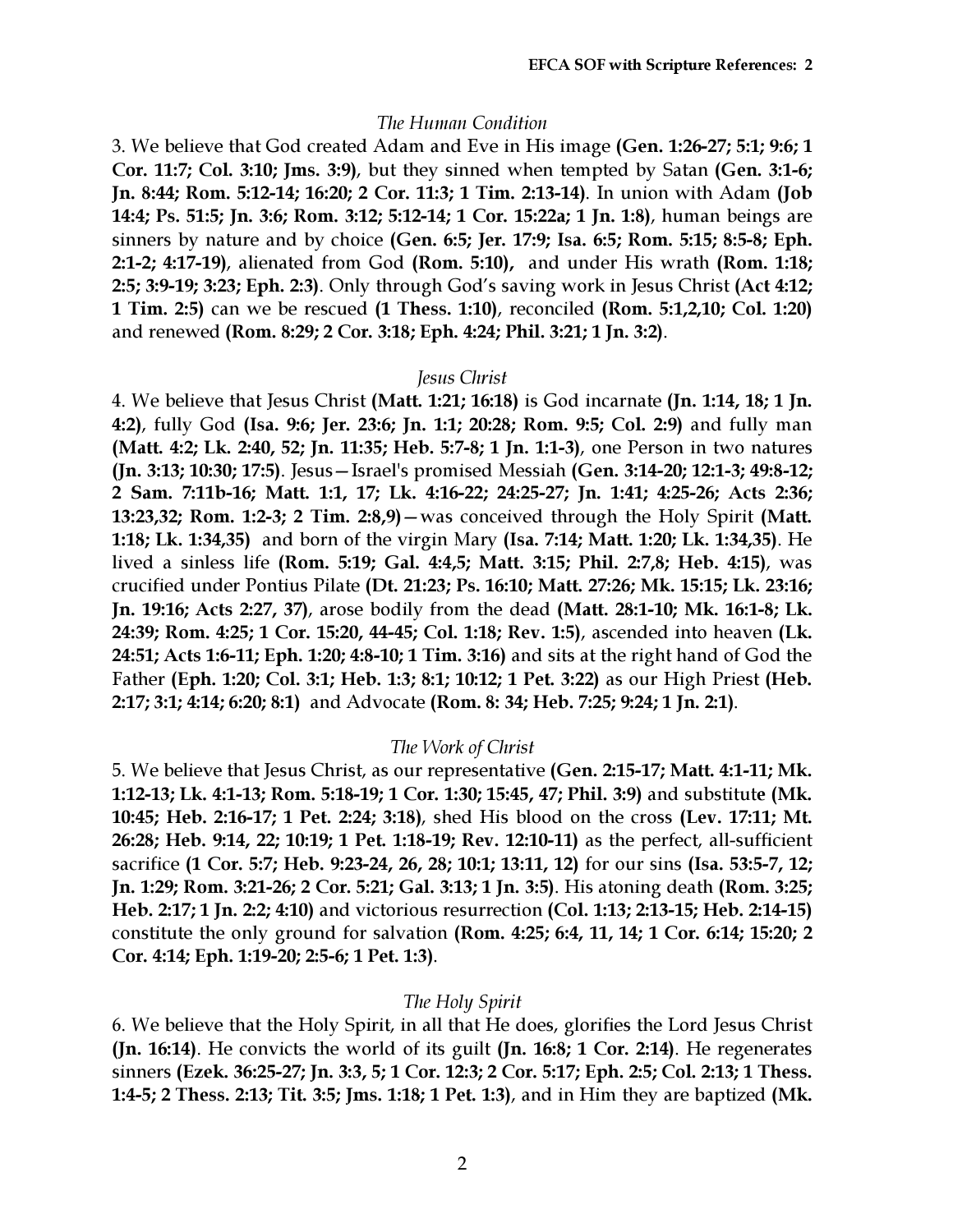1:8; Acts 1:5; 1 Cor. 12:13) into union with Christ (Rom. 3:24; 5:15-21; 12:5; 1 Cor. 1:2; 5:19; 15:22b; 2 Cor. 5:17; Gal. 1:22; 2:17; 3:28; Eph. 1:4; 2:12; 3:6; 4:32; 2 Tim. 2:10; 1 Thess. 4:16) and adopted as heirs (Rom. 8:15, 23; 9:4; Gal. 4:5; Eph. 1:5; Tit. 3:7) in the family of God (Matt. 12:49-50; 2 Cor. 6:18; Eph. 3:14; 1 Jn. 3:14-18). He also indwells (Jn. 14:17; Rom. 8:11; 1 Cor. 3:16), illuminates (1 Cor. 2:2; 2 Cor. 4:4-15; Eph. 1:17-19; Phil. 1:9-11), guides (Jn. 16:13; Acts 15:28; Rom. 8:4, 14; Gal. 5:16, 18), equips (Rom. 12:4-8; 1 Cor. 12: 4-10; Eph. 4: 7-11; 1 Pet. 4:10-11) and empowers (Acts 1:8; 10:38; Rom. 15:13; 1 Cor. 12:11; Eph. 3:16; 2 Tim. 1:7) believers for Christ-like living and service (Acts 6:8; Rom. 8:4-6, 12-16; 2 Cor. 13:14; Gal. 3:3, 5; 5:22-23, 25; Eph. 2:22; 4:3; Phil. 2:1-2).

#### The Church

7. We believe that the true church (Matt. 16:18; 1 Cor. 12:28; Eph. 4:4-6; 5:25; Heb. 12:28) comprises all who have been justified by God's grace through faith alone in Christ alone (Ps. 103:12; Isa. 44:22; Jn. 3:16; Acts 16:31; Rom. 3:20-28; 4:3; 5:1, 21; 8:1, 30, 33-34; 10:4, 9; 2 Cor. 5:21; Gal. 2:16; Eph. 2:8-9; Phil. 3:9; Tit. 3:7; Heb. 10:14). They are united by the Holy Spirit in the body of Christ (1 Cor. 12:12-27), of which He is the Head (Eph. 1:22-23; 4:15-16; Col. 1:18; 2:19). The true church is manifest in local churches (Acts 9:31; 20:28-30; Rom. 16:5; 1 Cor. 1:2; 16:19; 2 Cor. 1:1; 1 Thess. 1:1; Philem. 1-2), whose membership should be composed only of believers (Matt. 18:15-20; Acts 2:41, 47; 14:23; 20:7; 1 Cor. 1:2, 9; 11:20; 12:13; 14:40; 16:1-2; 1 Tim. 3:1- 13; 5:9; Tit. 1:5-9; Heb. 10:25). The Lord Jesus mandated two ordinances, baptism (Matt. 28:18-20; Rom. 6:3-4; Col. 2:12) and the Lord's Supper (Matt. 26:26-29; Mk. 14:22-25; Lk. 22:15-20; 1 Cor. 11:23-26), which visibly and tangibly express the gospel. Though they are not the means of salvation, when celebrated by the church in genuine faith, these ordinances confirm and nourish the believer (Jn. 6:55-56; Acts 2:38; 8:39; 16:34; 1 Cor. 10:16; 11:29-30; Col. 2:12).

## Christian Living

8. We believe that God's justifying grace must not be separated from His sanctifying power and purpose (Matt. 7:17-18; 12:33, 35; Heb. 11:6; Eph. 2:10; 1 Cor. 10:31; Col. 3:17, 23; 2 Thess. 2:13; 5:23; 2 Cor. 5:17; 1 Jn. 2:29; 3:9; 5:18; 2 Cor. 3:18; Tit. 3:5; 1 Cor. 6:11; Rom. 6:11, 14; 1 Pet. 1:15; Phil. 2:12-13; Heb. 12:1, 14; Rom. 6; 2 Tim. 1:9; Js. 2:17; 1 Pet. 2:24; 2 Pet. 1:3-11). God commands us to love Him supremely and others sacrificially (Dt. 6:5; Lev. 19:18; Matt. 22:37-39; Mk. 12:30; Lk. 10:27) and to live out our faith with care for one another (Rom. 12:10; 14:13; 15:7, 14; Gal. 5:26; Eph. 4:32; 1 Thess. 3:12; 5:11, 15; Heb. 10:24-25; 1 Pet. 4:9), compassion toward the poor (Dt. 15:11; Psa. 82:3,4; Psa. 140:12; Prov. 14:21,31; 19:17; 22:9,16,22,23; 28:8; 29:7; 31:8,9; Jer. 22:16; Gal. 2:10; Js. 1:27) and justice for the oppressed (Ex. 23:6; Lev. 19:15; Psa. 82:3,4; 140:12; Prov. 29:7; 31:9; Isa. 1:17; Jer. 9:24; Mic. 6:8; Zech. 7:9,10; Matt. 23:23; Luke 4:18). With God's Word, the Spirit's power, and fervent prayer in Christ's name (Eph. 6:10-18), we (Heb. 3:13; 10:25), are to combat the spiritual forces of evil (2 Cor. 10:3-5; Eph. 6:11, 12; 2 Tim. 4:7; 1 Jn. 5:3-4). In obedience to Christ's